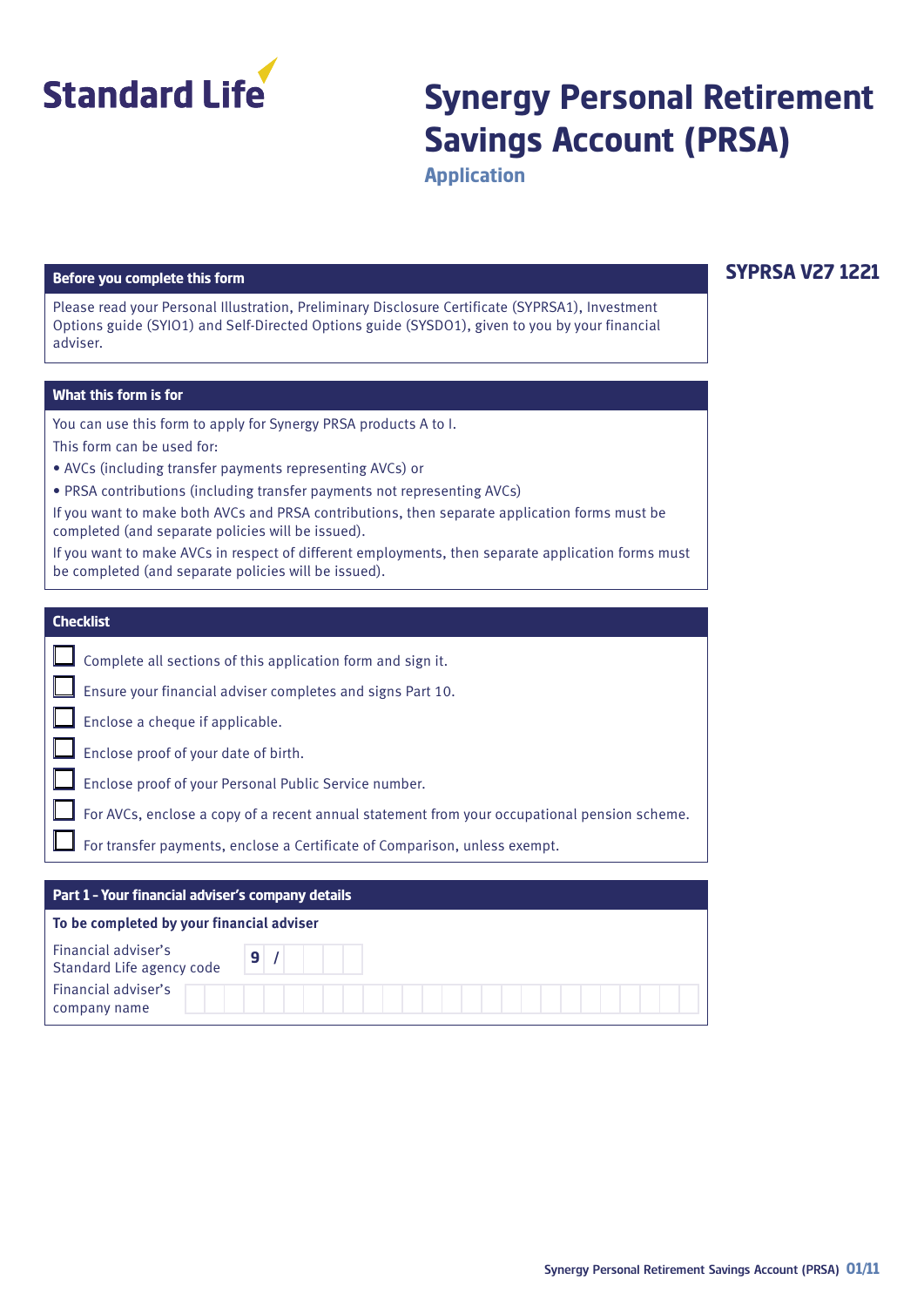| Part 2 - Your personal details                                             |                                                                               |                       |                                                                                          |                                    |         |                                                                  |
|----------------------------------------------------------------------------|-------------------------------------------------------------------------------|-----------------------|------------------------------------------------------------------------------------------|------------------------------------|---------|------------------------------------------------------------------|
|                                                                            | Tick this box if you're already                                               | Please give us one of |                                                                                          |                                    |         |                                                                  |
| a customer of Standard Life<br><b>Title</b>                                |                                                                               | your policy numbers   |                                                                                          |                                    |         |                                                                  |
|                                                                            |                                                                               |                       |                                                                                          |                                    |         |                                                                  |
| First names<br>(in full)                                                   |                                                                               |                       |                                                                                          |                                    |         |                                                                  |
| Surname                                                                    |                                                                               |                       |                                                                                          |                                    |         |                                                                  |
| Email                                                                      |                                                                               |                       |                                                                                          |                                    |         |                                                                  |
|                                                                            | @                                                                             |                       |                                                                                          |                                    |         | We may use your email to help<br>manage your policy. If you don' |
| <b>Address</b>                                                             |                                                                               |                       |                                                                                          |                                    |         | want us to use it, leave it blank                                |
|                                                                            |                                                                               |                       |                                                                                          |                                    |         |                                                                  |
|                                                                            |                                                                               |                       |                                                                                          |                                    |         |                                                                  |
|                                                                            |                                                                               |                       |                                                                                          |                                    |         | + Minimum age is 18.                                             |
|                                                                            |                                                                               |                       |                                                                                          | Eircode                            |         | ++We are required to get<br>proof of your date of birth          |
| Date of birth <sup>+</sup><br>(DD/MM/YYYY)                                 |                                                                               |                       | Home<br>phone number                                                                     |                                    |         | (for example, a copy of your                                     |
| <b>Personal Public</b>                                                     |                                                                               |                       | Mobile                                                                                   |                                    |         | passport or driving licence)<br>and your PPS number (for         |
| Service number <sup>++</sup>                                               |                                                                               | Married/Civil         | phone number                                                                             |                                    |         | example, a copy of Revenue<br>correspondence to you). If         |
| <b>Marital status</b>                                                      | Single                                                                        | partnership           | Separated                                                                                | <b>Divorced</b>                    | Widowed | you don't enclose them, your<br>application will be delayed      |
| Part 3 - Your employment status and retirement details                     |                                                                               |                       |                                                                                          |                                    |         | and your money will not be<br>invested until a later date.       |
| I want to retire under my Synergy PRSA at age                              |                                                                               |                       | $(60-75)*$                                                                               |                                    |         | * For regular (monthly, quarterly                                |
| <b>Employee</b><br>А.                                                      |                                                                               |                       | <b>OR</b>                                                                                |                                    |         | half yearly) contributions,<br>there must be at least one yea    |
|                                                                            | Manager, professional, technical and administrative                           |                       | <b>Not employee</b><br>В.                                                                |                                    |         | between your start date and<br>retirement age. For a term of     |
| Clerical and secretarial                                                   |                                                                               |                       |                                                                                          | Agricultural self-employed         |         | less than one year you can<br>only have a yearly contribution    |
|                                                                            | Personal and protective service                                               |                       |                                                                                          | Other self-employed                |         | a single contribution or<br>transfer payment.                    |
|                                                                            | Plant and machine operative                                                   |                       | <b>OR</b>                                                                                |                                    |         |                                                                  |
| Trades, craft and related                                                  |                                                                               |                       | $\mathsf{C}$ .                                                                           | Not economically active/unemployed |         |                                                                  |
| <b>Sales</b>                                                               |                                                                               |                       |                                                                                          |                                    |         |                                                                  |
| Other                                                                      |                                                                               |                       |                                                                                          |                                    |         |                                                                  |
| <b>Part 4 - Contribution type</b>                                          |                                                                               |                       |                                                                                          |                                    |         | ^ As you're not making AVCs,<br>now go to Part 5 - Contribution: |
| Which contribution type do you want to make? (please tick only one)        |                                                                               |                       |                                                                                          |                                    |         | If you want to make both AVCs<br>and PRSA contributions, then    |
|                                                                            | PRSA contributions (including transfer payments not representing AVCs) only ^ |                       |                                                                                          |                                    |         | two separate application forms                                   |
|                                                                            |                                                                               |                       | Additional Voluntary Contributions* (including transfer payments representing AVCs) only |                                    |         | must be completed (and separate<br>policies will be issued).     |
| *If you're making AVCs, give details of your existing retirement benefits: |                                                                               |                       |                                                                                          |                                    |         | If you want to make AVCs,<br>enclose a copy of a recent annu     |
| Name of employer                                                           |                                                                               |                       |                                                                                          |                                    |         | statement from your occupatio<br>pension scheme                  |
| Address of employer                                                        |                                                                               |                       |                                                                                          |                                    |         | • if there is more than one<br>scheme, include details of t      |
|                                                                            |                                                                               |                       |                                                                                          |                                    |         | schemes on a separate she<br>and attach to this form             |
|                                                                            |                                                                               |                       |                                                                                          | Eircode                            |         | if you want to make AVCs                                         |
| <b>Employer tax</b>                                                        |                                                                               |                       | Contact                                                                                  |                                    |         | in respect of different<br>employments: separate                 |
| registration number                                                        |                                                                               |                       | phone number                                                                             |                                    |         | application forms must be<br>completed (and separate             |
| Name of scheme or insurance company                                        |                                                                               |                       |                                                                                          |                                    |         | policies will be issued).                                        |

- Minimum age is 18.
- +We are required to get proof of your date of birth (for example, a copy of your passport or driving licence) and your PPS number (for example, a copy of Revenue correspondence to you). If you don't enclose them, your application will be delayed and your money will not be invested until a later date.
- For regular (monthly, quarterly, half yearly) contributions, there must be at least one year between your start date and retirement age. For a term of less than one year you can only have a yearly contribution, a single contribution or transfer payment.

vou want to make AVCs. nclose a copy of a recent annual atement from your occupational pension scheme

- if there is more than one scheme, include details of the schemes on a separate sheet and attach to this form
- if you want to make AVCs in respect of different employments: separate application forms must be completed (and separate policies will be issued).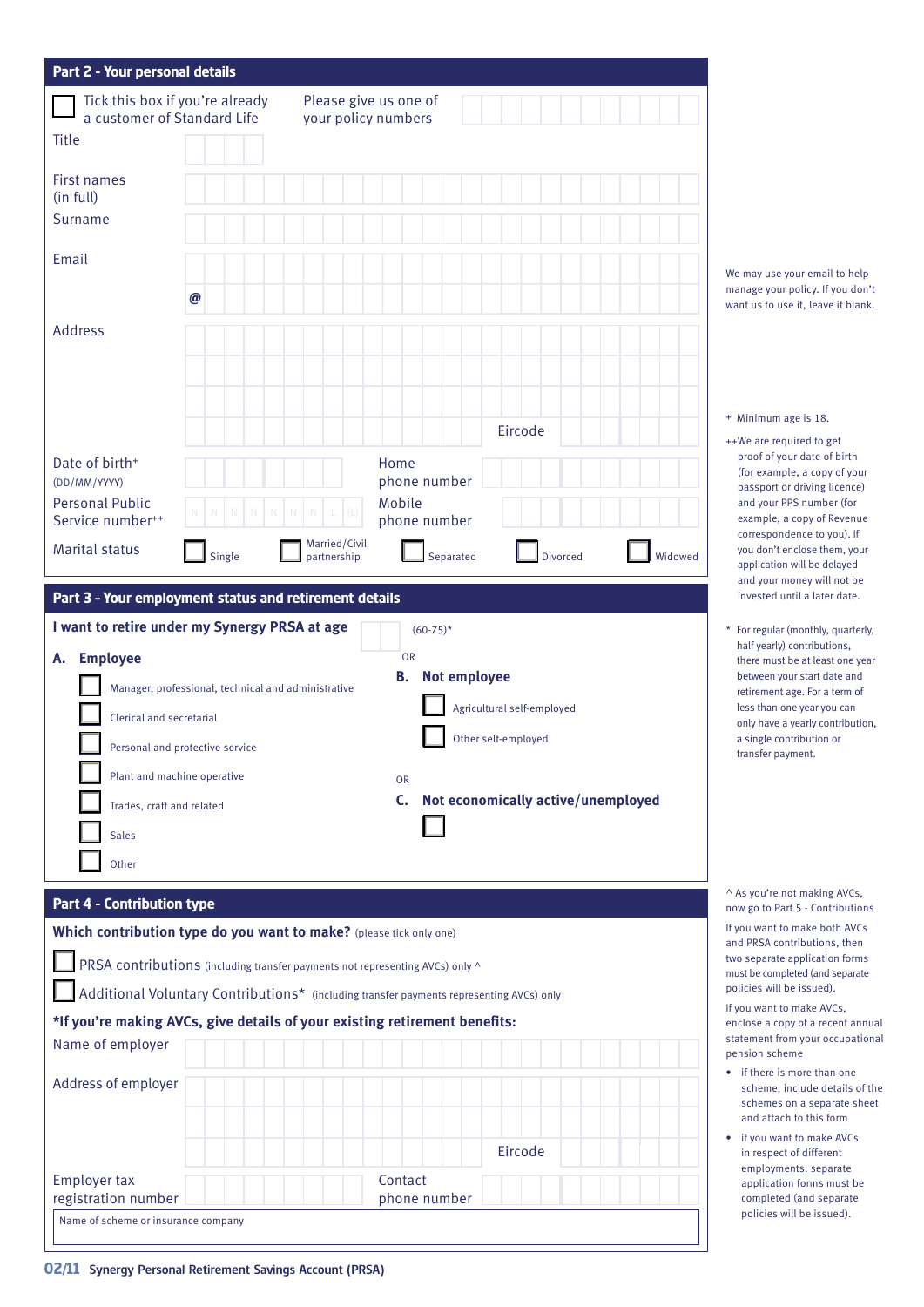| Part 4 - Contribution type (continued)                                                                |                                                                     |                                                                     |                                                                     |                                                                                      |
|-------------------------------------------------------------------------------------------------------|---------------------------------------------------------------------|---------------------------------------------------------------------|---------------------------------------------------------------------|--------------------------------------------------------------------------------------|
| Current annual salary<br>€                                                                            |                                                                     | Additional salary benefits                                          | €                                                                   |                                                                                      |
| Normal Retirement Age                                                                                 |                                                                     |                                                                     |                                                                     |                                                                                      |
| Name and address<br>of trustee                                                                        |                                                                     | Eircode                                                             |                                                                     |                                                                                      |
| <b>Type of scheme</b>                                                                                 | Other ^^                                                            |                                                                     |                                                                     | ^^ Please specify, for example,                                                      |
| Defined benefit or                                                                                    | Defined contribution or                                             |                                                                     |                                                                     | personal pension.                                                                    |
| <b>Defined benefit</b>                                                                                |                                                                     |                                                                     |                                                                     |                                                                                      |
| Date of joining company<br>(DD/MM/YYYY)                                                               |                                                                     | Date of leaving<br>DD/MM/YYYY)                                      |                                                                     |                                                                                      |
| Pension at date of leaving                                                                            | €                                                                   | Additional cash lump<br>sum at date of leaving                      | €                                                                   |                                                                                      |
| Pension escalation                                                                                    | %<br>p.a.                                                           | Spouse/civil partner's benefit<br>details on death after retirement | $\%$<br>p.a.                                                        |                                                                                      |
| Defined contribution*                                                                                 |                                                                     |                                                                     |                                                                     | * Please provide either (a) your                                                     |
| Date of joining company DD/MM/YYYY)                                                                   |                                                                     |                                                                     |                                                                     | projected fund at Normal<br>Retirement Age or (b) your<br>current fund, contribution |
| Projected fund at Normal Retirement Age                                                               |                                                                     | €                                                                   |                                                                     | amount and contribution<br>escalation rate.                                          |
| Current fund<br>€                                                                                     | Contribution<br>amount p.a.                                         | €                                                                   | Contribution<br>$\%$ p.a.<br>escalation rate                        |                                                                                      |
| <b>Other</b>                                                                                          |                                                                     |                                                                     |                                                                     |                                                                                      |
| Projected fund at Normal Retirement Age                                                               |                                                                     | €                                                                   |                                                                     |                                                                                      |
| <b>Other retirement benefits</b>                                                                      |                                                                     |                                                                     |                                                                     |                                                                                      |
| Does the member have any other pension arrangements (including other<br>pensions with Standard Life)? |                                                                     |                                                                     | No<br>Yes                                                           | Please note that we'll be<br>unable to proceed if Part 4<br>is incomplete.           |
| If yes, please give details                                                                           | <b>Pension 1</b>                                                    | <b>Pension 2</b>                                                    | <b>Pension 3</b>                                                    | If the member has more than 3                                                        |
| Sponsoring employer                                                                                   |                                                                     |                                                                     |                                                                     | other retirement benefits, please<br>copy this part and complete for                 |
| Normal retirement age                                                                                 |                                                                     |                                                                     |                                                                     | each employment.                                                                     |
| Does this other pension<br>relate to a previous, same or<br>concurrent employment?                    | Previous<br>Same<br>Concurrent                                      | Previous<br>Same<br>Concurrent                                      | Previous<br>Same<br>Concurrent                                      |                                                                                      |
| Scheme type<br>(i)                                                                                    | DC company scheme, AVC<br>scheme, PRSA AVC, buy<br>out bond or SSAS | DC company scheme, AVC<br>scheme, PRSA AVC, buy<br>out bond or SSAS | DC company scheme, AVC<br>scheme, PRSA AVC, buy<br>out bond or SSAS | AVC = additional voluntary                                                           |
| (ii)                                                                                                  | Personal pension (RAC)<br>or PRSA                                   | Personal pension (RAC)<br>or PRSA                                   | Personal pension (RAC)<br>or PRSA                                   | contribution<br>$DC = defined$ contribution                                          |
| (iii)                                                                                                 | DB company scheme                                                   | DB company scheme                                                   | DB company scheme                                                   | $DB = defined benefit$                                                               |
| If (i), give current fund value                                                                       | €                                                                   | €                                                                   | €                                                                   | PRSA = personal retirement<br>savings account                                        |
| If (i) or (ii), give projected<br>fund at normal retirement age                                       | €                                                                   | €                                                                   | €                                                                   | SSAS = small self-administered<br>scheme                                             |
| If (iii), give (a) date of leaving                                                                    |                                                                     |                                                                     |                                                                     |                                                                                      |
| (b) pension at date of leaving                                                                        | €<br>pa                                                             | €<br>pa                                                             | €<br>pa                                                             |                                                                                      |
| (c) additional cash lump sum<br>at date of leaving                                                    | €                                                                   | €                                                                   | €                                                                   |                                                                                      |
| (d) pension escalation                                                                                | €<br>pa                                                             | €<br>pa                                                             | €<br>pa                                                             |                                                                                      |
| (e) spouse/civil partner's benefit<br>on death after retirement                                       | $\%$                                                                | $\frac{0}{0}$                                                       | $\%$                                                                |                                                                                      |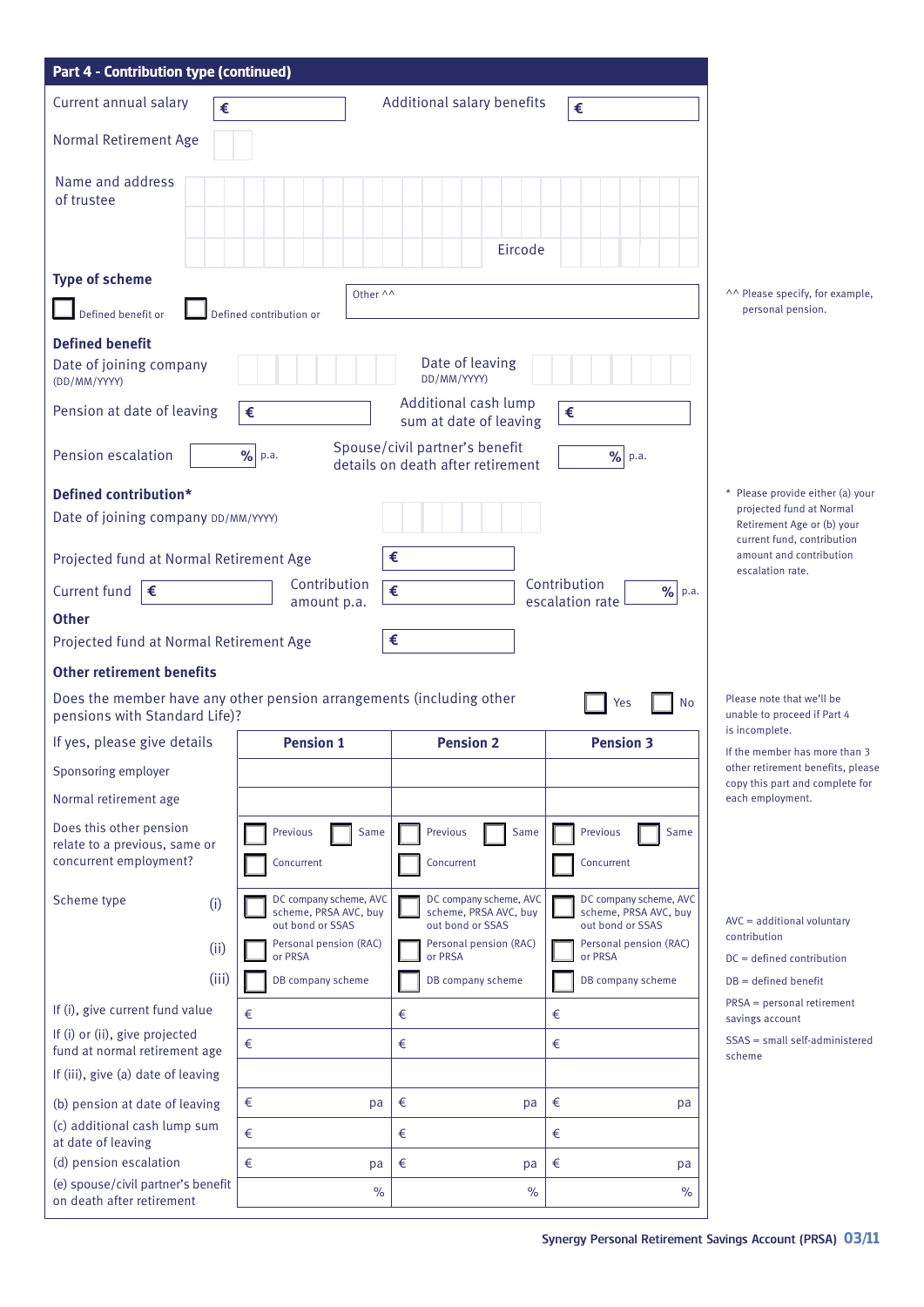| <b>Part 5 - Contributions</b>                                                                                                                                                                                                                                                            | <sup>+</sup> The minimum regular                                                                                                                                               |
|------------------------------------------------------------------------------------------------------------------------------------------------------------------------------------------------------------------------------------------------------------------------------------------|--------------------------------------------------------------------------------------------------------------------------------------------------------------------------------|
| <b>Regular contribution<sup>+</sup></b><br>Your contribution<br>Your employer's<br>€<br>€<br>contribution (if applicable)<br>Date of first regular                                                                                                                                       | contribution is €25 each<br>month, €75 each quarter,<br>€150 each half year and<br>€300 each year. The minimum<br>single contribution by cheque<br>is €50. The overall minimum |
| contribution (DD/MM/YYYY)                                                                                                                                                                                                                                                                | contribution in any policy<br>year is $€300$ .                                                                                                                                 |
| Payable by                                                                                                                                                                                                                                                                               |                                                                                                                                                                                |
| Monthly direct debit<br>Quarterly direct debit<br>Half-yearly direct debit                                                                                                                                                                                                               |                                                                                                                                                                                |
| Yearly direct debit<br>Yearly cheque                                                                                                                                                                                                                                                     |                                                                                                                                                                                |
| <b>Single contribution</b>                                                                                                                                                                                                                                                               |                                                                                                                                                                                |
| Your contribution<br>Your employer's<br>€<br>€<br>contribution (if applicable)                                                                                                                                                                                                           |                                                                                                                                                                                |
| Payable by:                                                                                                                                                                                                                                                                              |                                                                                                                                                                                |
| <b>Bank Draft</b><br>Cheque<br>Direct credit*<br><b>Source of funds</b>                                                                                                                                                                                                                  | Please make cheque or bank<br>draft payable to Standard Life.                                                                                                                  |
| Please give account details from where money was drawn                                                                                                                                                                                                                                   |                                                                                                                                                                                |
| <b>Your International</b><br><b>Bank Account</b><br>Number (IBAN)                                                                                                                                                                                                                        | Cheque or bank draft must<br>be drawn from policyowner's or                                                                                                                    |
| Name on<br>your account                                                                                                                                                                                                                                                                  | employer's account.                                                                                                                                                            |
| * You should make your direct credit payment to Standard Life International,<br>IBAN: IE51 ULSB 985010 05292222, and quote reference: your surname,<br>first name, and date of birth (dd/mm/yyyy)                                                                                        |                                                                                                                                                                                |
| Part 6a - Your transfer payment                                                                                                                                                                                                                                                          |                                                                                                                                                                                |
| <b>Transfer payment</b><br>€                                                                                                                                                                                                                                                             |                                                                                                                                                                                |
| Amount of transfer<br>Amount of transfer                                                                                                                                                                                                                                                 |                                                                                                                                                                                |
| €<br>€<br>which represents<br>which represents<br>Employee contributions<br><b>Employer contributions</b>                                                                                                                                                                                |                                                                                                                                                                                |
| From what type of pension arrangement is the transfer payment coming?                                                                                                                                                                                                                    |                                                                                                                                                                                |
| Vested PRSA***<br><b>PRSA</b><br>Defined benefit scheme^<br>Defined contribution scheme^                                                                                                                                                                                                 | <sup>1</sup> If the transfer payment is                                                                                                                                        |
| Retirement annuity contract (personal pension)<br>Pension arrangement outside Ireland                                                                                                                                                                                                    | coming from an Occupational<br>Pension Scheme, please                                                                                                                          |
| *** Vested PRSA is a PRSA where you have taken a cash lump sum and/or income. If the transfer<br>payment is from a Vested PRSA, all withdrawals from this policy will be treated as income and<br>taxed under the PAYE system. You must also complete Part 6b - Vested PRSA withdrawals. | enclose your Certificate<br>of Comparison, unless exempt.                                                                                                                      |
| Transferring policy number                                                                                                                                                                                                                                                               |                                                                                                                                                                                |
| Name of transfer provider                                                                                                                                                                                                                                                                |                                                                                                                                                                                |
| Name of plan from which transfer payment originates<br>Revenue reference number of the transferring plan                                                                                                                                                                                 |                                                                                                                                                                                |
| Is your pension (or has it ever been) subject to any family law proceedings?<br>Yes<br>(for example, Pension Adjustment Order)                                                                                                                                                           |                                                                                                                                                                                |
| If Yes, you should enclose a copy of the Notice or Order. We'll then let you know<br>what further information we'll need.                                                                                                                                                                |                                                                                                                                                                                |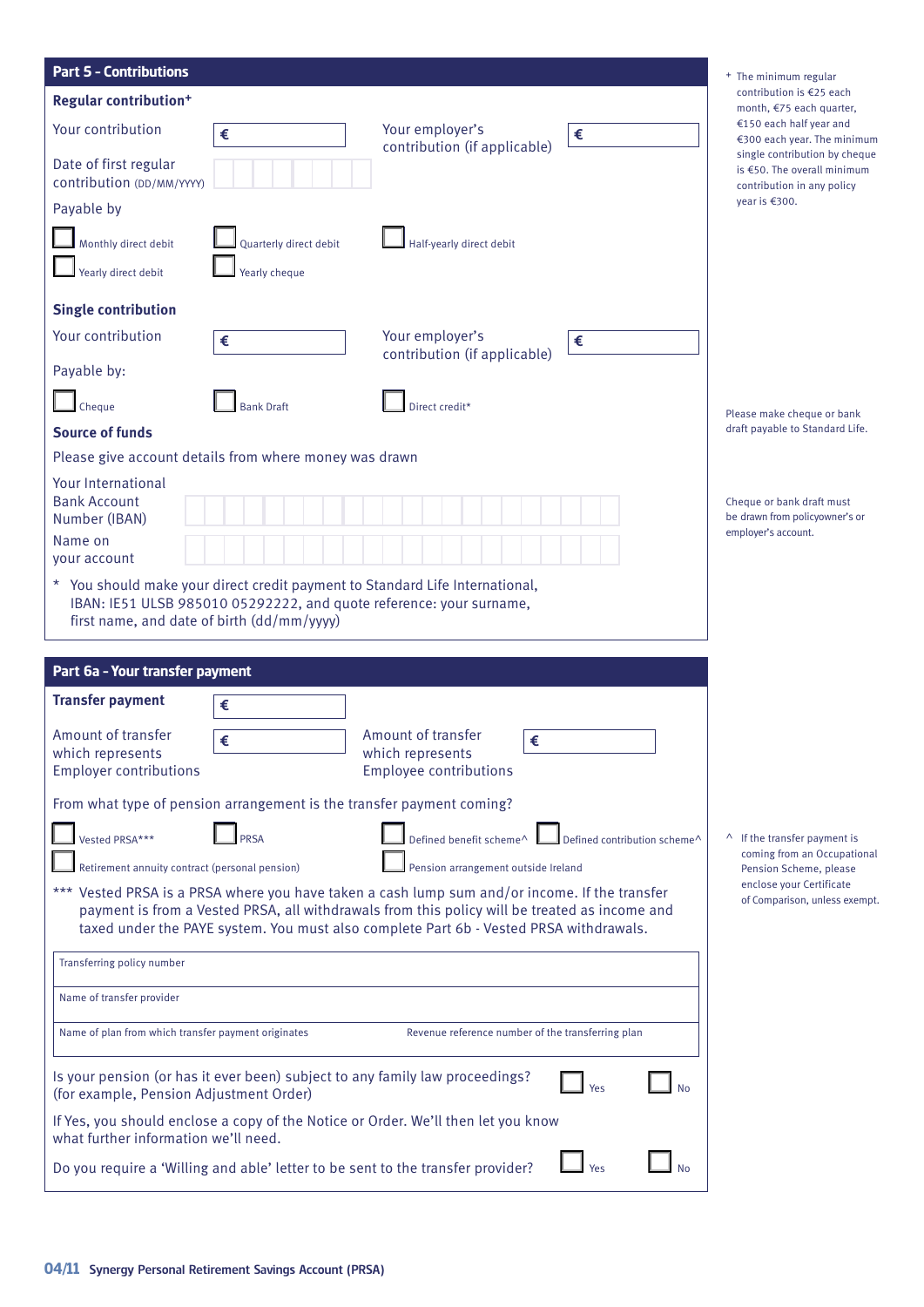#### **Part 6b - Vested PRSA withdrawals**

**Only complete this section if your transfer payment is from a Vested PRSA.** 

**To satisfy the deemed distribution obligations on your Vested PRSA, we need to establish the correct amount on which your withdrawals should be based and to know where to lodge your withdrawals.**

Do you have an Approved Retirement Fund?

| . .<br>٠ |  |  |
|----------|--|--|
|          |  |  |

If you have answered yes, please provide the following details

| <b>Qualifying Fund Manager</b> | <b>Amount</b><br><b>Invested</b> | <b>Start Date</b><br>(DD/MM/YYYY) | <b>Policy</b><br><b>Number</b> |
|--------------------------------|----------------------------------|-----------------------------------|--------------------------------|
|                                | €                                |                                   |                                |
|                                | €                                |                                   |                                |
|                                | €                                |                                   |                                |

#### **Your bank details for payments we make**

Please provide your bank details below. All payments payable to you will be lodged to this account.

| Your International  |  |  |  |  |  |  |  |  |  |  |  |
|---------------------|--|--|--|--|--|--|--|--|--|--|--|
| <b>Bank Account</b> |  |  |  |  |  |  |  |  |  |  |  |
| Number (IBAN)       |  |  |  |  |  |  |  |  |  |  |  |
| Name on your bank   |  |  |  |  |  |  |  |  |  |  |  |
| account             |  |  |  |  |  |  |  |  |  |  |  |

#### **Make sure your tax credits are correct**

When we process our first payment to you, we're required to update Revenue online as your new or additional 'employer' so that the correct taxes can be deducted. If you have other income and want your tax credits allocated in a certain way, you must contact Revenue to tell them how, especially if you're not yet registered for PAYE (for example, you've only been self-employed).

Call Revenue on (01) 738 3636 - have your PPS number to hand, or register and/or sign in to www.revenue.ie/myaccount (Standard Life's 'employer' number for Vested PRSAs and ARFs is 3586780HH.)

Please tick to confirm you have updated www.revenue.ie/myaccount or contacted Revenue

Payments must be lodged to your own or jointly owned personal bank account. Payments cannot be made by cheque.

If you invest in both a Standard Life ARF and Standard Life annuity, separate payments will be made to your bank account.

Your IBAN is shown on your bank statement. (The last 14 characters of your Irish bank account's IBAN are your old 6 digit branch sort code (1st digit  $= 9$ ) and old 8 digit account number).

**'Emergency' taxes must be deducted where we don't get your Revenue Payroll Notification from Revenue in time. This might happen if you're not yet registered with Revenue for PAYE.**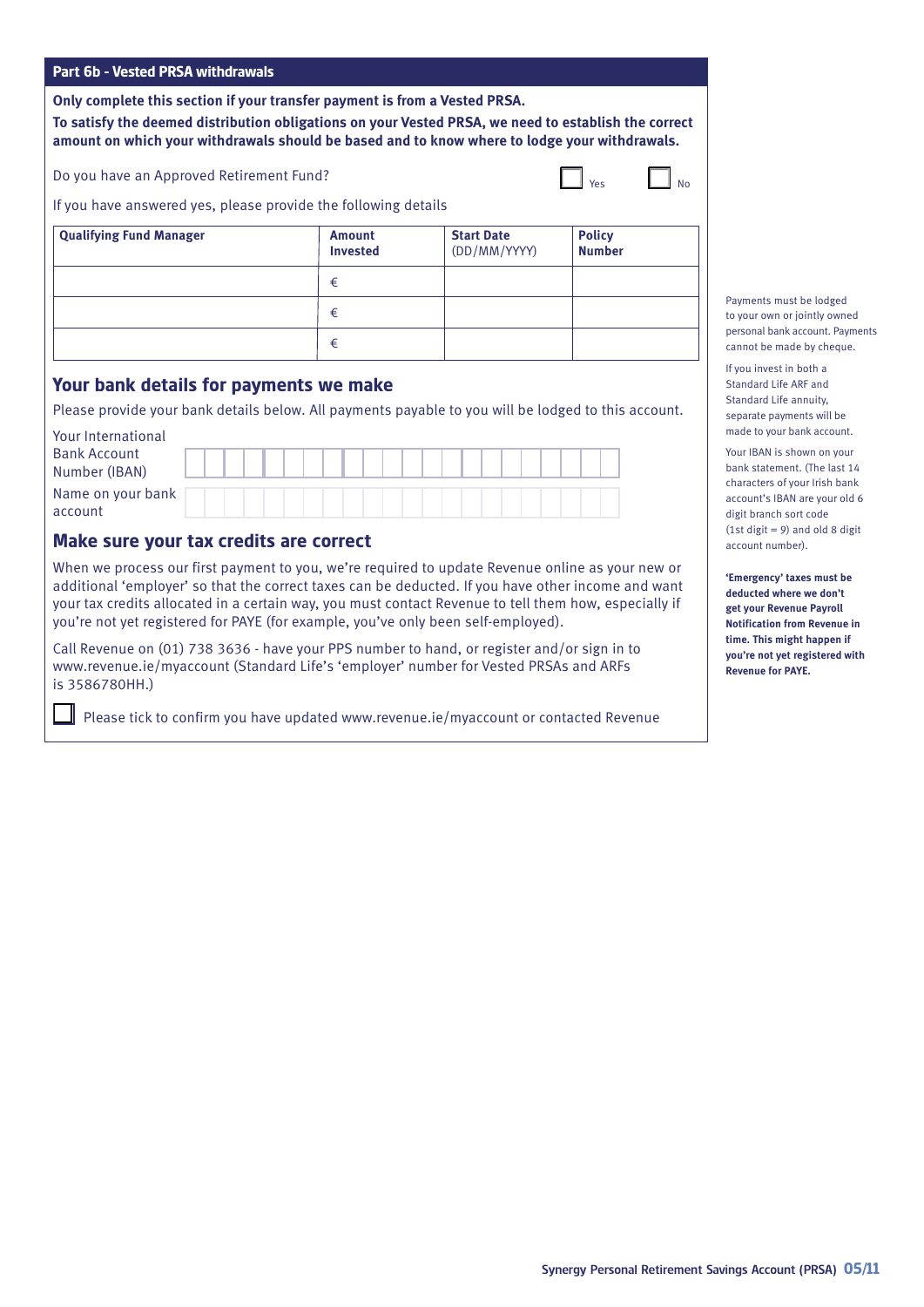| <b>Part 7 - Salary deduction</b>                                                                                                                                                                                                                                                                                                                                                                                              |                                                                  |
|-------------------------------------------------------------------------------------------------------------------------------------------------------------------------------------------------------------------------------------------------------------------------------------------------------------------------------------------------------------------------------------------------------------------------------|------------------------------------------------------------------|
| If the regular or single contributions in Part 5 are to be deducted by your employer from your salary,<br>we'll issue a Net Pay Certificate.<br>Please give this to your employer to deduct your contributions directly from your 'gross' salary. Your<br>employer should complete the Direct Debit Instruction (SDDN) for your regular contribution. Single<br>contributions must be by direct credit, bank draft or cheque. |                                                                  |
| Your instruction to your employer to deduct from your salary<br>Please deduct from my salary until further notice the PRSA contributions agreed by me in Part 5, and<br>any increase in contributions, and remit these contributions to Standard Life.                                                                                                                                                                        |                                                                  |
| <b>Employee</b><br>signature<br><b>Date</b><br>(DD/MM/YYYY)                                                                                                                                                                                                                                                                                                                                                                   | <b>Signature</b>                                                 |
| Your employer's agreement to deduct from your salary<br>Name of employer<br>Eircode                                                                                                                                                                                                                                                                                                                                           |                                                                  |
| <b>Employer tax</b><br>Contact<br>registration number<br>phone number                                                                                                                                                                                                                                                                                                                                                         |                                                                  |
| I agree to deduct the contributions as outlined in Part 5 and remit these contributions to<br>Standard Life.<br>I have read the Data Protection Notice in the Preliminary Disclosure Certificate and I agree that my<br>personal information may be used for the purposes described.                                                                                                                                          | To read our Privacy Policy, visit<br>www.standardlife.ie/privacy |
| <b>Employer</b><br>signature<br><b>Date</b><br>(DD/MM/YYYY)                                                                                                                                                                                                                                                                                                                                                                   | <b>Signature</b>                                                 |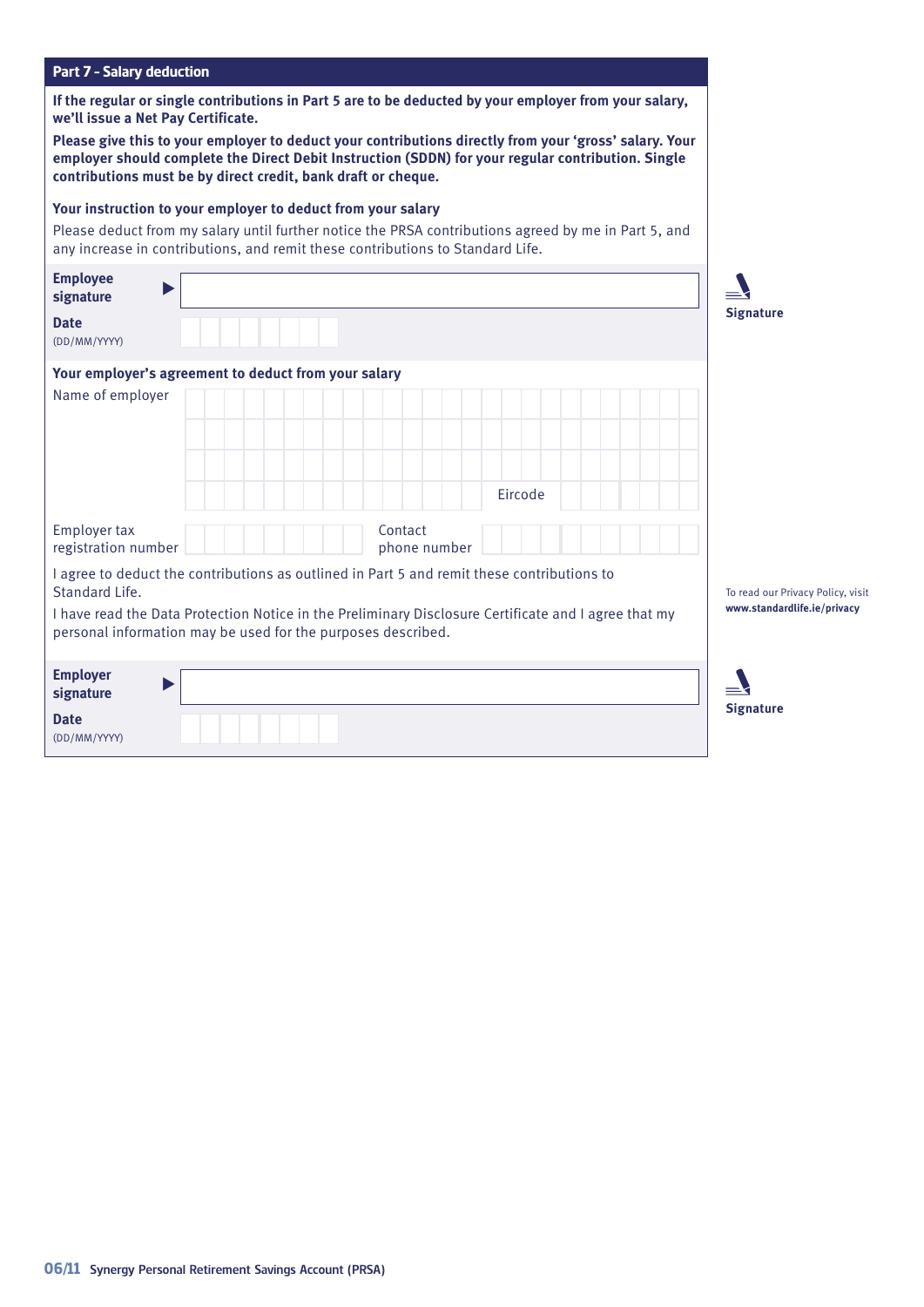| Part 8 - Your investment choice                                                                                                                                                                                                                                                                                                                                                                                                     |      |                                               |                              |                                                       |      |                                                                                                                                         |
|-------------------------------------------------------------------------------------------------------------------------------------------------------------------------------------------------------------------------------------------------------------------------------------------------------------------------------------------------------------------------------------------------------------------------------------|------|-----------------------------------------------|------------------------------|-------------------------------------------------------|------|-----------------------------------------------------------------------------------------------------------------------------------------|
| If you do not wish to be invested in the Default Investment Strategy as outlined in your Preliminary<br>Disclosure Certificate (SYPRSA1), please complete your investment choice below.                                                                                                                                                                                                                                             |      |                                               |                              |                                                       |      | In order to complete this section,<br>refer to the Investment Options<br>guide (SYIO1) and theSelf-<br>Directed Options guide (SYSDO1). |
| The Default Investment Strategy can only be applied at the outset of the policy. A PRSA must have<br>the Default Investment Strategy applying to the whole policy or not at all.                                                                                                                                                                                                                                                    |      |                                               |                              |                                                       |      |                                                                                                                                         |
| Indicate how your contributions and/transfer payment as set out in Parts 5 and/or 6 is to be allocated.                                                                                                                                                                                                                                                                                                                             |      |                                               |                              |                                                       |      | If you have more than one                                                                                                               |
| €<br><b>Funds</b>                                                                                                                                                                                                                                                                                                                                                                                                                   |      | and/or                                        | <b>Self-Directed Options</b> | €                                                     |      | contribution type (for example a<br>monthly premium of €250, and                                                                        |
| If you choose to invest in Self-Directed Options, your investment will initially be placed in your<br>Policy Cash Account. You must have enough money in this account to enable us to carry out your<br>instructions and to pay the charges related to the Self-Directed Options that you have selected.<br>Please refer to the Self-Directed Options guide (SYSDO1), or contact your financial adviser for<br>further information. |      |                                               |                              |                                                       |      | $a \in 5,000$ single contribution)<br>please make a copy of this<br>section and complete it for each<br>contribution type.              |
| <b>Funds</b>                                                                                                                                                                                                                                                                                                                                                                                                                        |      |                                               |                              |                                                       |      | If you wish to invest in                                                                                                                |
| <b>Choose from the following Standard Life funds</b>                                                                                                                                                                                                                                                                                                                                                                                |      |                                               |                              |                                                       |      | funds, indicate the relevant<br>percentage in the table below.                                                                          |
| Absolute Return Global<br><b>Bond Strategies (ARGBS)</b>                                                                                                                                                                                                                                                                                                                                                                            | $\%$ | Global Index<br>Fund 40                       | ℅                            | <b>MyFolio Market II</b>                              | ℅    | For example, if you indicated<br>above that you wish to invest<br>€10,000 in funds, and you want                                        |
| <b>Asia Pacific Equity</b>                                                                                                                                                                                                                                                                                                                                                                                                          | $\%$ | <b>Global Index</b><br>Fund 60                | %                            | <b>MyFolio Market III</b>                             | ℅    | all of this amount to be invested<br>in the Standard Life Managed                                                                       |
| <b>Cautious Managed</b>                                                                                                                                                                                                                                                                                                                                                                                                             | %    | <b>Global Index</b><br>Fund 80                | %                            | <b>MyFolio Market IV</b>                              | %    | Fund, you would insert 100%<br>beside Managed.                                                                                          |
| China Equity                                                                                                                                                                                                                                                                                                                                                                                                                        | %    | <b>Global Index</b><br><b>Fund 100</b>        | %                            | <b>MyFolio Market V</b>                               | %    |                                                                                                                                         |
| <b>Corporate Bond</b>                                                                                                                                                                                                                                                                                                                                                                                                               | $\%$ | <b>Global Inflation</b><br><b>Linked Bond</b> | %                            | North American<br>Equity                              | $\%$ |                                                                                                                                         |
| Diversified Income                                                                                                                                                                                                                                                                                                                                                                                                                  | $\%$ | <b>Global Real Estate</b>                     | %                            | Property                                              | ℅    |                                                                                                                                         |
| Dynamic Multi-Asset<br>Growth                                                                                                                                                                                                                                                                                                                                                                                                       | $\%$ | <b>Global REIT</b>                            | $\%$                         | <b>Total Return Credit</b>                            | ℅    |                                                                                                                                         |
| <b>Euro Global Liquidity</b>                                                                                                                                                                                                                                                                                                                                                                                                        | $\%$ | <b>Global Smaller</b><br>Companies            | $\%$                         | <b>UK Equity</b>                                      | %    |                                                                                                                                         |
| <b>European Equity</b>                                                                                                                                                                                                                                                                                                                                                                                                              | $\%$ | Japanese Equity                               | $\%$                         | <b>UK Smaller Companies</b>                           | %    |                                                                                                                                         |
| <b>European Ethical Equity</b>                                                                                                                                                                                                                                                                                                                                                                                                      | $\%$ | Managed                                       | $\%$                         | <b>Vanguard Emerging</b><br><b>Market Stock Index</b> | $\%$ |                                                                                                                                         |
| <b>European Smaller</b><br>Companies                                                                                                                                                                                                                                                                                                                                                                                                | $\%$ | Multi-Asset ESG                               | $\%$                         | <b>Vanguard Euro</b><br><b>Government Bond Index</b>  | $\%$ |                                                                                                                                         |
| <b>Fixed Interest</b>                                                                                                                                                                                                                                                                                                                                                                                                               | $\%$ | <b>MyFolio Active I</b>                       | $\%$                         | Vanguard Eurozone<br><b>Stock Index</b>               | $\%$ |                                                                                                                                         |
| Global Absolute Return<br><b>Strategies (GARS)</b>                                                                                                                                                                                                                                                                                                                                                                                  | $\%$ | <b>MyFolio Active II</b>                      | $\%$                         | <b>Vanguard Global</b><br><b>Bond Index</b>           | $\%$ |                                                                                                                                         |
| <b>Global Corporate</b><br><b>Bond SRI</b>                                                                                                                                                                                                                                                                                                                                                                                          | $\%$ | <b>MyFolio Active III</b>                     | $\%$                         | <b>Vanguard Global</b><br>Corporate Bond Index        | $\%$ |                                                                                                                                         |
| <b>Global Equity</b>                                                                                                                                                                                                                                                                                                                                                                                                                | $\%$ | <b>MyFolio Active IV</b>                      | $\%$                         | <b>Vanguard Global</b><br><b>Stock Index</b>          | %    |                                                                                                                                         |
| <b>Global Equity Impact</b>                                                                                                                                                                                                                                                                                                                                                                                                         | $\%$ | <b>MyFolio Active V</b>                       | $\%$                         | Vanguard US 500<br><b>Stock Index</b>                 | $\%$ |                                                                                                                                         |
| Global Index<br>Fund 20                                                                                                                                                                                                                                                                                                                                                                                                             | $\%$ | <b>MyFolio Market I</b>                       | $\%$                         |                                                       |      |                                                                                                                                         |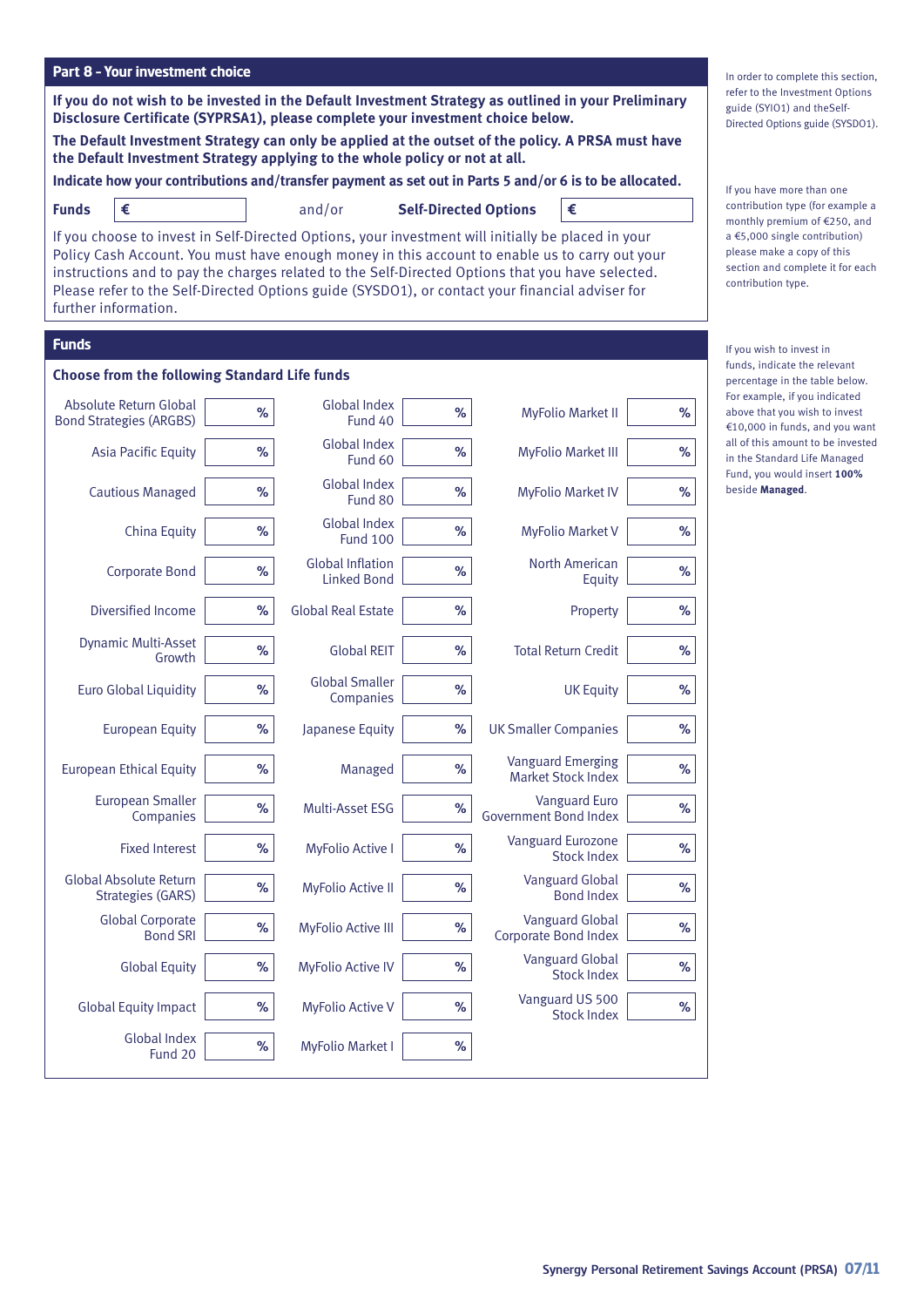| <b>Self-Directed Options</b>                                                                                                                                                                                                                                                                                                                                                                                                                                                                                                                                                                       |                                                                                                      |                                                                                    |                                                                                                                                                                                             |
|----------------------------------------------------------------------------------------------------------------------------------------------------------------------------------------------------------------------------------------------------------------------------------------------------------------------------------------------------------------------------------------------------------------------------------------------------------------------------------------------------------------------------------------------------------------------------------------------------|------------------------------------------------------------------------------------------------------|------------------------------------------------------------------------------------|---------------------------------------------------------------------------------------------------------------------------------------------------------------------------------------------|
| <b>Execution only stockbroking</b><br>Tick this box if you are selecting execution only stockbroking. We will pass your details to<br>Stocktrade who will contact you directly.                                                                                                                                                                                                                                                                                                                                                                                                                    |                                                                                                      |                                                                                    |                                                                                                                                                                                             |
| Tick this box if you want to set up a Stocktrade online account now to deal or view (Stocktrade<br>account charges will apply)^                                                                                                                                                                                                                                                                                                                                                                                                                                                                    |                                                                                                      |                                                                                    | ^ Stocktrade will use your email<br>address given in Part 2 to set                                                                                                                          |
| Tick this box if you're an Irish national. If you're not, or you have dual nationality/citizenship,<br>please give details                                                                                                                                                                                                                                                                                                                                                                                                                                                                         |                                                                                                      |                                                                                    | up your online account. An<br>additional charge applies for<br>each deal arranged by post,                                                                                                  |
| Nationality                                                                                                                                                                                                                                                                                                                                                                                                                                                                                                                                                                                        |                                                                                                      |                                                                                    | email or fax.                                                                                                                                                                               |
| National client<br>identifier*                                                                                                                                                                                                                                                                                                                                                                                                                                                                                                                                                                     |                                                                                                      |                                                                                    | * This could be your passport<br>number or personal identity<br>code, depending on country.                                                                                                 |
| Your occupation                                                                                                                                                                                                                                                                                                                                                                                                                                                                                                                                                                                    |                                                                                                      |                                                                                    | For example, in UK, it's your<br>National Insurance number.                                                                                                                                 |
| Please indicate which income band applies to you                                                                                                                                                                                                                                                                                                                                                                                                                                                                                                                                                   |                                                                                                      |                                                                                    | For other countries, see<br>Execution-only stockbroking<br>form (SYEOS1).                                                                                                                   |
| €20,000 to €34,999<br>Under €20,000                                                                                                                                                                                                                                                                                                                                                                                                                                                                                                                                                                | €35,000 to €49,999 $\Box$ €50,000 to €74,999                                                         | €75,000+                                                                           |                                                                                                                                                                                             |
| You'll also need to attach copies of one of each of the following:                                                                                                                                                                                                                                                                                                                                                                                                                                                                                                                                 |                                                                                                      |                                                                                    |                                                                                                                                                                                             |
| Proof of identity, for example<br>and<br>• Current passport<br>• Current EU or UK driving<br>licence                                                                                                                                                                                                                                                                                                                                                                                                                                                                                               | Proof of address, for example<br>Recent bill (electricity, phone or gas)<br><b>Social Protection</b> | Recent statement (bank or credit union)<br>Recent document from Revenue or Dept of | Current means not expired and<br>recent means issued in the last<br>6 months.<br>If you don't have a<br>particular document, talk to<br>us or your financial adviser<br>about alternatives. |
| You are only allowed to trade in investments that are permitted by Standard Life. If it comes to<br>our attention that you have bought non-permitted investments, we will instruct Stocktrade to sell<br>those investments. In these circumstances, your policy will be charged the cost of selling those<br>investments. If you are uncertain as to whether a particular investment is permitted, contact your<br>financial adviser or Standard Life.                                                                                                                                             |                                                                                                      |                                                                                    |                                                                                                                                                                                             |
| <b>Deposits</b>                                                                                                                                                                                                                                                                                                                                                                                                                                                                                                                                                                                    |                                                                                                      |                                                                                    | There are minimum investment<br>amounts applied by the                                                                                                                                      |
| Deposit provider                                                                                                                                                                                                                                                                                                                                                                                                                                                                                                                                                                                   | Deposit amount €                                                                                     | Deposit account term                                                               | Deposit providers. Please see<br>www.standardlife.ie for the<br>minimums that apply.                                                                                                        |
|                                                                                                                                                                                                                                                                                                                                                                                                                                                                                                                                                                                                    |                                                                                                      |                                                                                    |                                                                                                                                                                                             |
|                                                                                                                                                                                                                                                                                                                                                                                                                                                                                                                                                                                                    |                                                                                                      |                                                                                    |                                                                                                                                                                                             |
|                                                                                                                                                                                                                                                                                                                                                                                                                                                                                                                                                                                                    |                                                                                                      |                                                                                    |                                                                                                                                                                                             |
| Authorising Standard Life to accept instructions from your financial adviser on your behalf                                                                                                                                                                                                                                                                                                                                                                                                                                                                                                        |                                                                                                      |                                                                                    | Please speak to your                                                                                                                                                                        |
| Note that we will only accept instructions from authorised persons once we are satisfied that we<br>have verified the identity of the authorised person, and it is the responsibility of the authorised<br>person and/or yourself to verify that your instructions have been carried out properly.<br>I authorise Standard Life to accept instructions from my financial adviser named in Part 1, to buy or<br>sell Funds and Deposits under this policy.<br>This authorisation will apply until Standard Life receives a written instruction from me changing or<br>withdrawing my authorisation. |                                                                                                      |                                                                                    | financial adviser before<br>completing this section.                                                                                                                                        |
| <b>Policyowner</b><br>signature                                                                                                                                                                                                                                                                                                                                                                                                                                                                                                                                                                    |                                                                                                      |                                                                                    |                                                                                                                                                                                             |
| <b>Date</b><br>(DD/MM/YYYY)                                                                                                                                                                                                                                                                                                                                                                                                                                                                                                                                                                        |                                                                                                      |                                                                                    | <b>Signature</b>                                                                                                                                                                            |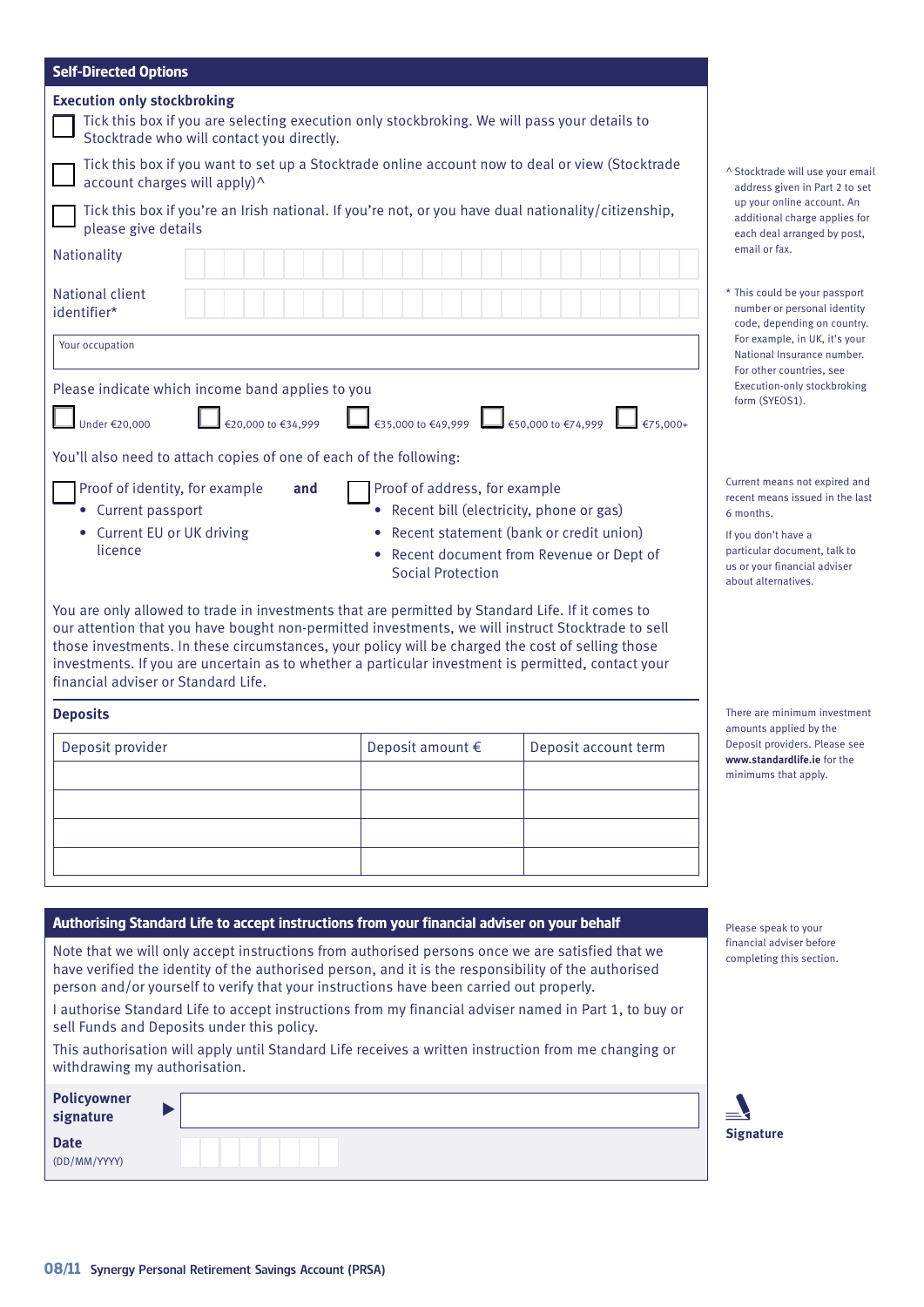| Part 9 - Anti-money laundering requirements |  |  |
|---------------------------------------------|--|--|
|                                             |  |  |

| Tell us how you acquired the money you are investing. Tick all that apply. |
|----------------------------------------------------------------------------|
|----------------------------------------------------------------------------|

| $\Box$ Compensation payment | Inheritance           | Salary/bonus        |  |
|-----------------------------|-----------------------|---------------------|--|
| Divorce settlement          | Lottery/betting win   | Sale of investments |  |
| Gift                        | Policy claim/maturity | Sale of property    |  |
| Other                       |                       |                     |  |

If you don't provide suitable anti-money laundering/identification documents/information to us, we may be required to stop processing and discontinue doing business with you. Similarly, after the policy is written, if we ask for up to date verification, we may not be allowed to carry out your instructions until it is provided.

### **Politically exposed persons**

We are also required to identify politically exposed persons (PEPs).

A PEP is an individual who is, or has at any time in the last 12 months held one of the following positions, in Ireland or abroad:

- head of a state or government, or a minister
- member of a parliament or similar legislative body
- member of the governing body of a political party
- member of a supreme court, constitutional court or other high-level judicial body
- member of a court of auditors or board of a central bank
- an ambassador, chargé d'affaires or high-ranking officer in the armed forces
- member of an administrative, management or supervisory body of a state-owned enterprise
- director, deputy director, or member of the board of (or person performing the equivalent function in relation to) an international organisation

Are you, or any other party to this application, now, or previously been a

- politically exposed person (PEP)
- close relative of a PEP, or
- close business associate of a PEP?
- If yes, please give details.

| Your relationship to PEP        | <b>PEP</b> | <b>Position held by the PEP</b> |
|---------------------------------|------------|---------------------------------|
| For example,<br>daughter-in-law | Hugo Smith | Director, UK Post Office        |
|                                 |            |                                 |
|                                 |            |                                 |
|                                 |            |                                 |

Special instructions and/or additional information

If you are a PEP, or a close relative or close associate of a PEP, we must apply enhanced customer due diligence procedures. You may be required to provide additional information and documentation (such as your source of funds, wealth, and identity).

| In certain circumstances, we     |
|----------------------------------|
| may request further information. |

Sale of company

 $\Box$ <sub>No</sub>

Savings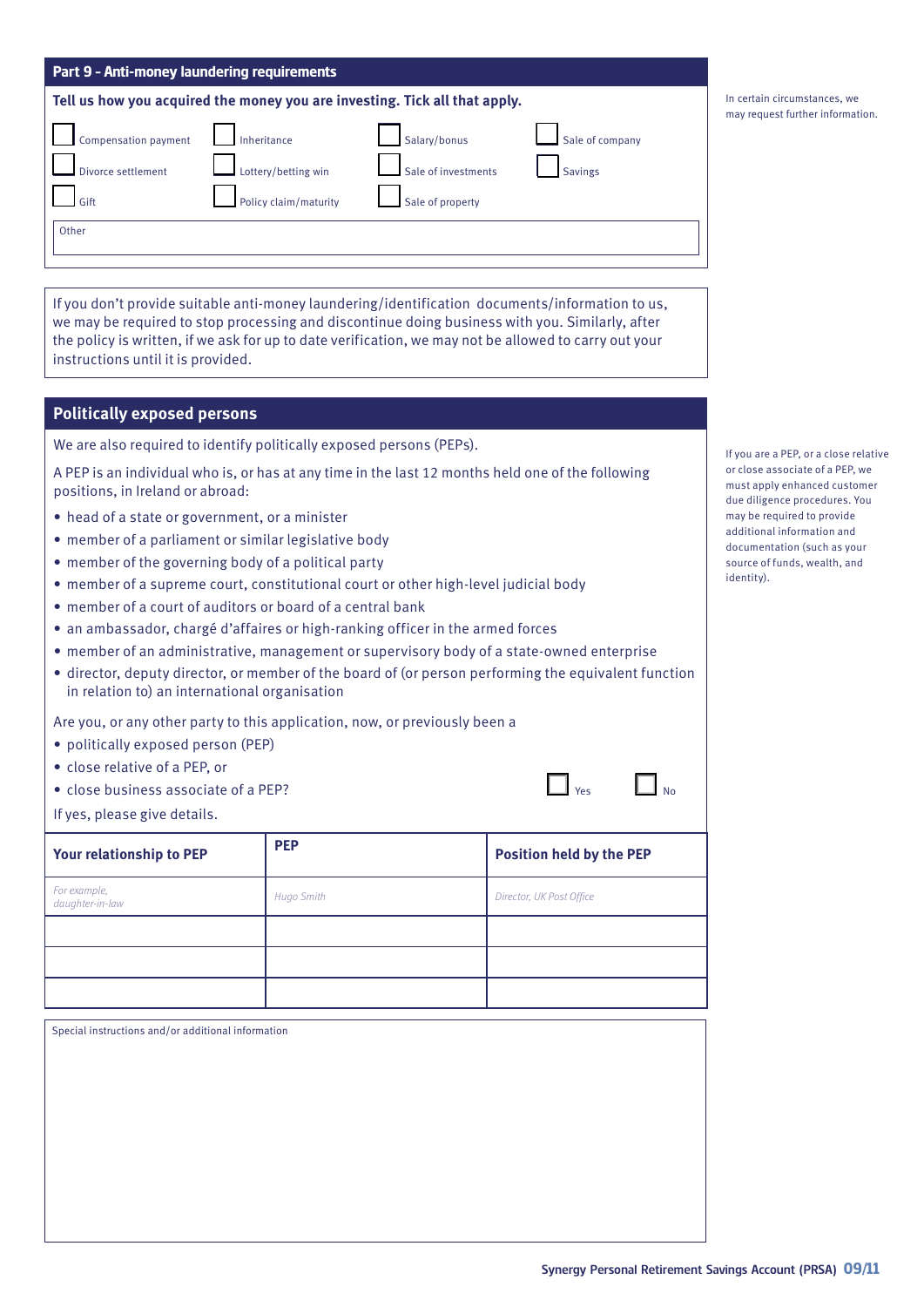| Part 10 - Your financial adviser's declaration                                                   |                                          |                                                                                                                                                                                                                                                                                    |                                   |                                                                                                                                                                                                                                                                                                                                                                                                                                                                                                                                                                                                                                                                                                                                                                                                                                                                                                                                                                                                                                                                                                                                       |                                           | To be completed by your<br>financial adviser                                                      |
|--------------------------------------------------------------------------------------------------|------------------------------------------|------------------------------------------------------------------------------------------------------------------------------------------------------------------------------------------------------------------------------------------------------------------------------------|-----------------------------------|---------------------------------------------------------------------------------------------------------------------------------------------------------------------------------------------------------------------------------------------------------------------------------------------------------------------------------------------------------------------------------------------------------------------------------------------------------------------------------------------------------------------------------------------------------------------------------------------------------------------------------------------------------------------------------------------------------------------------------------------------------------------------------------------------------------------------------------------------------------------------------------------------------------------------------------------------------------------------------------------------------------------------------------------------------------------------------------------------------------------------------------|-------------------------------------------|---------------------------------------------------------------------------------------------------|
| Name of Consumer to whom a Non-Standard PRSA<br>has been offered or recommended (BLOCK CAPITALS) |                                          |                                                                                                                                                                                                                                                                                    |                                   |                                                                                                                                                                                                                                                                                                                                                                                                                                                                                                                                                                                                                                                                                                                                                                                                                                                                                                                                                                                                                                                                                                                                       |                                           |                                                                                                   |
| If you are taking FBRC, please<br>choose the payment frequency                                   |                                          | Monthly                                                                                                                                                                                                                                                                            | Quarterly                         | Half-yearly                                                                                                                                                                                                                                                                                                                                                                                                                                                                                                                                                                                                                                                                                                                                                                                                                                                                                                                                                                                                                                                                                                                           | Yearly                                    |                                                                                                   |
|                                                                                                  |                                          | Single contribution and transfer payment bonus commission (1.5%)                                                                                                                                                                                                                   |                                   | Yes                                                                                                                                                                                                                                                                                                                                                                                                                                                                                                                                                                                                                                                                                                                                                                                                                                                                                                                                                                                                                                                                                                                                   | <b>No</b>                                 |                                                                                                   |
| <b>Regular level</b><br>or single initial<br>commission                                          | <b>Transfer</b><br>payment<br>commission | FBRC on regular,<br>single and<br>transfer payments                                                                                                                                                                                                                                | <b>AMC</b><br>rebate <sup>^</sup> | <b>Name of Non-Standard</b><br><b>PRSA offered to this</b><br>consumer                                                                                                                                                                                                                                                                                                                                                                                                                                                                                                                                                                                                                                                                                                                                                                                                                                                                                                                                                                                                                                                                | <b>Please tick the</b><br>appropriate box | You must select whether you<br>want bonus commission or not<br>even if only regular contributions |
| 0.00%                                                                                            | 0.00%                                    | 0.00%                                                                                                                                                                                                                                                                              | 0.00%                             | <b>Synergy PRSA A</b>                                                                                                                                                                                                                                                                                                                                                                                                                                                                                                                                                                                                                                                                                                                                                                                                                                                                                                                                                                                                                                                                                                                 |                                           | being paid now. Commission<br>selected at the outset of the                                       |
| 0.00%                                                                                            | $0.00\%$                                 | 0.25%                                                                                                                                                                                                                                                                              | 0.00%                             | <b>Synergy PRSA B</b>                                                                                                                                                                                                                                                                                                                                                                                                                                                                                                                                                                                                                                                                                                                                                                                                                                                                                                                                                                                                                                                                                                                 |                                           | policy will apply to the whole<br>policy and can not be altered.                                  |
| 0.00%                                                                                            | 0.00%                                    | 0.50%                                                                                                                                                                                                                                                                              | 0.00%                             | Synergy PRSA C                                                                                                                                                                                                                                                                                                                                                                                                                                                                                                                                                                                                                                                                                                                                                                                                                                                                                                                                                                                                                                                                                                                        |                                           | No commission is payable for a<br>term of less than one year.                                     |
| 2.50%                                                                                            | 0.00%                                    | 0.00%                                                                                                                                                                                                                                                                              | 0.00%                             | <b>Synergy PRSAD</b>                                                                                                                                                                                                                                                                                                                                                                                                                                                                                                                                                                                                                                                                                                                                                                                                                                                                                                                                                                                                                                                                                                                  |                                           |                                                                                                   |
| 2.50%                                                                                            | 0.00%                                    | 0.25%                                                                                                                                                                                                                                                                              | 0.00%                             | <b>Synergy PRSA E</b>                                                                                                                                                                                                                                                                                                                                                                                                                                                                                                                                                                                                                                                                                                                                                                                                                                                                                                                                                                                                                                                                                                                 |                                           | ^ Annual Management Charge<br>rebate is applied as credit to                                      |
| 2.50%                                                                                            | 0.00%                                    | 0.50%                                                                                                                                                                                                                                                                              | 0.00%                             | <b>Synergy PRSA F</b>                                                                                                                                                                                                                                                                                                                                                                                                                                                                                                                                                                                                                                                                                                                                                                                                                                                                                                                                                                                                                                                                                                                 |                                           | the policy. The rebate is only<br>applied each month when policy                                  |
| 5.00%                                                                                            | 0.00%                                    | 0.00%                                                                                                                                                                                                                                                                              | 0.25%                             | <b>Synergy PRSA G</b>                                                                                                                                                                                                                                                                                                                                                                                                                                                                                                                                                                                                                                                                                                                                                                                                                                                                                                                                                                                                                                                                                                                 |                                           | value ≥ €100,000.                                                                                 |
| 5.00%                                                                                            | 0.00%                                    | 0.25%                                                                                                                                                                                                                                                                              | 0.25%                             | Synergy PRSA H                                                                                                                                                                                                                                                                                                                                                                                                                                                                                                                                                                                                                                                                                                                                                                                                                                                                                                                                                                                                                                                                                                                        |                                           |                                                                                                   |
| 5.00%                                                                                            | $0.00\%$                                 | 0.50%                                                                                                                                                                                                                                                                              | 0.25%                             | Synergy PRSA I                                                                                                                                                                                                                                                                                                                                                                                                                                                                                                                                                                                                                                                                                                                                                                                                                                                                                                                                                                                                                                                                                                                        |                                           |                                                                                                   |
| this Non-Standard PRSA.<br>this policy is suitable for them.                                     |                                          | and the investment risks are greater for this Non-Standard PRSA.<br>and of possible financial loss as a result of such a replacement.<br>Standard Life or any third party providers on behalf of my client.<br>8. I want to be able to view my client's Stocktrade account online. |                                   | 2. I declare that in my opinion it is in the best interest of the above named consumer to purchase<br>3. I declare that in my opinion the Non-Standard PRSA I have offered/recommended to the above named<br>consumer is the PRSA product most suited to this consumer from among all those I am able to provide.<br>4. I hereby declare that, in accordance with Article 3 of the Personal Retirement Savings Accounts<br>(Disclosure) Regulations, 2002, a Preliminary Disclosure Certificate (SYPRSA1) and a Personal<br>Illustration (pre-sale) have been provided to this consumer in respect of this application.<br>5. I have advised this consumer as to the financial consequences of replacing an existing PRSA<br>contract or retirement annuity contract with this PRSA contract by cancellation or reduction<br>6. I have explored the available investment options with my client and taking into account their<br>circumstances, long term needs, age, attitude to risk, and product suitability, I am satisfied that<br>7. I confirm that I will retain the appropriate evidence regarding any instructions I give to |                                           |                                                                                                   |
| Email me at                                                                                      |                                          |                                                                                                                                                                                                                                                                                    |                                   |                                                                                                                                                                                                                                                                                                                                                                                                                                                                                                                                                                                                                                                                                                                                                                                                                                                                                                                                                                                                                                                                                                                                       |                                           | Stocktrade will use your<br>email address to set up or add                                        |
|                                                                                                  | $\bm \varpi$                             |                                                                                                                                                                                                                                                                                    |                                   |                                                                                                                                                                                                                                                                                                                                                                                                                                                                                                                                                                                                                                                                                                                                                                                                                                                                                                                                                                                                                                                                                                                                       |                                           | this client's policy to your online<br>financial adviser account.                                 |
|                                                                                                  |                                          |                                                                                                                                                                                                                                                                                    |                                   | 9. I have completed all checks to verify the identity, address, source of funds, and source of wealth of<br>the above named consumer, to the standards set out in the anti-money laundering and counter<br>financing of terrorism regulations, which will be forwarded to Standard Life on request*.                                                                                                                                                                                                                                                                                                                                                                                                                                                                                                                                                                                                                                                                                                                                                                                                                                  |                                           | * Enclose verification if<br>Self-Directed Option of<br>execution-only                            |
| <b>Financial adviser</b><br>signature                                                            |                                          |                                                                                                                                                                                                                                                                                    |                                   |                                                                                                                                                                                                                                                                                                                                                                                                                                                                                                                                                                                                                                                                                                                                                                                                                                                                                                                                                                                                                                                                                                                                       |                                           | stockbroking chosen.                                                                              |
| <b>Date</b><br>(DD/MM/YYYY)                                                                      |                                          |                                                                                                                                                                                                                                                                                    | Financial adviser's name          |                                                                                                                                                                                                                                                                                                                                                                                                                                                                                                                                                                                                                                                                                                                                                                                                                                                                                                                                                                                                                                                                                                                                       |                                           | <b>Signature</b>                                                                                  |
| Financial adviser's company name (BLOCK CAPITALS)                                                |                                          |                                                                                                                                                                                                                                                                                    | Position held                     |                                                                                                                                                                                                                                                                                                                                                                                                                                                                                                                                                                                                                                                                                                                                                                                                                                                                                                                                                                                                                                                                                                                                       |                                           | <b>Issue policy documents to</b>                                                                  |
| If there are questions relating to<br>this application, email me at                              |                                          |                                                                                                                                                                                                                                                                                    |                                   |                                                                                                                                                                                                                                                                                                                                                                                                                                                                                                                                                                                                                                                                                                                                                                                                                                                                                                                                                                                                                                                                                                                                       |                                           | <b>Financial adviser</b><br>Client                                                                |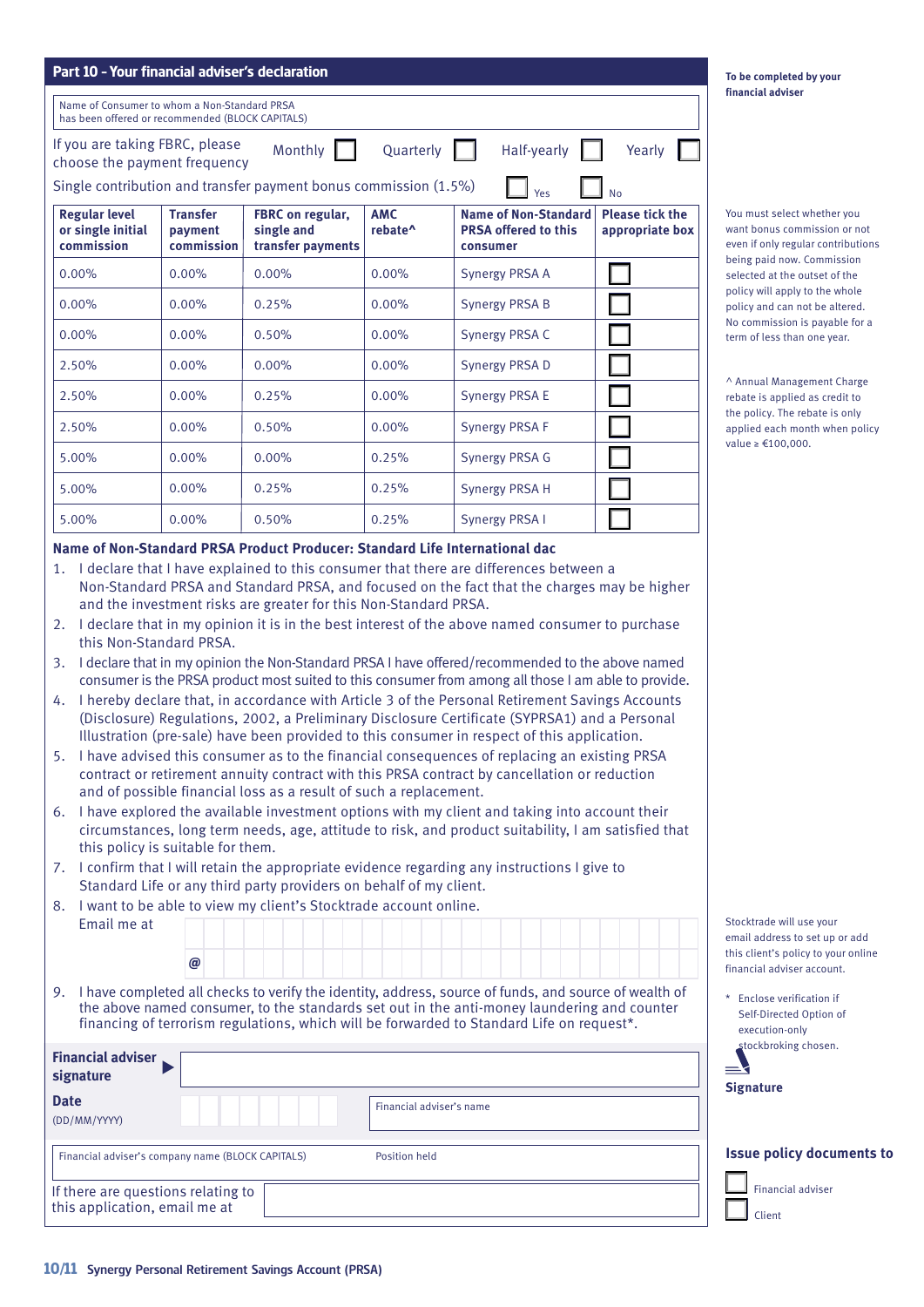| <b>Part 11 - Your declaration</b> |  |  |
|-----------------------------------|--|--|
|-----------------------------------|--|--|

| <b>Part 11 - Your declaration</b> |                                                                                                                                                                                                                                                                                                                                                                                                                                                                                                                                                                                                                                                                                                                                                                  |                                                                                  |
|-----------------------------------|------------------------------------------------------------------------------------------------------------------------------------------------------------------------------------------------------------------------------------------------------------------------------------------------------------------------------------------------------------------------------------------------------------------------------------------------------------------------------------------------------------------------------------------------------------------------------------------------------------------------------------------------------------------------------------------------------------------------------------------------------------------|----------------------------------------------------------------------------------|
|                                   | Please read carefully before signing                                                                                                                                                                                                                                                                                                                                                                                                                                                                                                                                                                                                                                                                                                                             |                                                                                  |
|                                   | WARNING If you propose to enter into this PRSA contract in complete or partial replacement of an<br>existing PRSA contract or a retirement annuity contract, please take special care to satisfy yourself<br>that this PRSA contract meets your needs. In particular, please make sure that you are aware of the<br>financial consequences of replacing your existing PRSA contract or retirement annuity contract.<br>If you are in doubt about this, please contact your PRSA provider.                                                                                                                                                                                                                                                                        |                                                                                  |
|                                   | 1. I have read and understand the Data Protection Notice in my Preliminary Disclosure Certificate<br>(SYPRSA1) and I agree that my personal information may be used for the purposes described.                                                                                                                                                                                                                                                                                                                                                                                                                                                                                                                                                                  | To read our Privacy Policy, visit                                                |
| (Part 10).                        | 2. I have received in writing and read the information specified in my financial adviser's declaration                                                                                                                                                                                                                                                                                                                                                                                                                                                                                                                                                                                                                                                           | www.standardlife.ie/privacy                                                      |
|                                   | 3. I consent to Standard Life seeking relevant information relating to my past, present, future<br>employments and pension arrangements from any employers, trustees, administrators or<br>pension providers and I authorise the giving of such information.                                                                                                                                                                                                                                                                                                                                                                                                                                                                                                     |                                                                                  |
| 4.                                | I agree that a copy of this application can be treated as the original for all purposes.                                                                                                                                                                                                                                                                                                                                                                                                                                                                                                                                                                                                                                                                         |                                                                                  |
| 5.                                | I declare that the information provided in this and other related forms (if any) is true and<br>complete to the best of my knowledge and belief, whether in my handwriting or not.                                                                                                                                                                                                                                                                                                                                                                                                                                                                                                                                                                               |                                                                                  |
|                                   | 6. I agree that the contract will be governed by the Policy Schedule, Statement of reasonable<br>projection and Policy Provisions (SYPRSA60), together with this Application Form any any<br>associated staments or questionnaires submitted in connection with this application.                                                                                                                                                                                                                                                                                                                                                                                                                                                                                |                                                                                  |
|                                   | 7. I accept that the benefit under this pension policy is governed by Chapter 2A of Part 30 of<br>the Taxes Consolidation Act 1997 as amended, and benefits under this policy cannot be<br>surrendered, assigned or commuted.                                                                                                                                                                                                                                                                                                                                                                                                                                                                                                                                    |                                                                                  |
|                                   | 8. I agree that the contract will be governed by Irish law.                                                                                                                                                                                                                                                                                                                                                                                                                                                                                                                                                                                                                                                                                                      |                                                                                  |
| <b>Policyowner</b>                |                                                                                                                                                                                                                                                                                                                                                                                                                                                                                                                                                                                                                                                                                                                                                                  |                                                                                  |
| signature                         |                                                                                                                                                                                                                                                                                                                                                                                                                                                                                                                                                                                                                                                                                                                                                                  | <b>Signatures</b>                                                                |
| <b>Date</b><br>(DD/MM/YYYY)       |                                                                                                                                                                                                                                                                                                                                                                                                                                                                                                                                                                                                                                                                                                                                                                  |                                                                                  |
| you'd prefer us to contact you:   | We would like to contact you from time to time to keep you up to date with products and services,<br>company news and other promotions. If you want us to keep you up to date, please choose how                                                                                                                                                                                                                                                                                                                                                                                                                                                                                                                                                                 | You can update your consent<br>and preferences at any time, just<br>let us know. |
| Email                             | Phone<br>Post<br>Text                                                                                                                                                                                                                                                                                                                                                                                                                                                                                                                                                                                                                                                                                                                                            |                                                                                  |
|                                   |                                                                                                                                                                                                                                                                                                                                                                                                                                                                                                                                                                                                                                                                                                                                                                  | $\mathbf \Sigma$ tick all that apply                                             |
| debit is set up with the bank.    | If you are receiving advice from a financial adviser, remember that the adviser is acting on your<br>behalf, not only by giving you advice, but also regarding how this form is filled in and sending us<br>this completed application and cheque in payment of the contribution. By filling in this form you are<br>applying to enter into a contract with Standard Life. This application will be the basis of this contract<br>if it is accepted by us. A copy of this completed application and will be sent to you on request. We will<br>start the policy immediately or on the start date you have given us, whichever is later, and your policy<br>documents will be issued. There may be a delay in collecting the first contributions while the direct |                                                                                  |

Standard Life International dac is regulated by the Central Bank of Ireland. Standard Life International dac is a designated activity company limited by shares and registered in Dublin, Ireland (408507) at 90 St Stephen's Green, Dublin D02 F653.

Calls may be monitored and/or recorded to protect both you and us and help with our training. Call charges will vary.